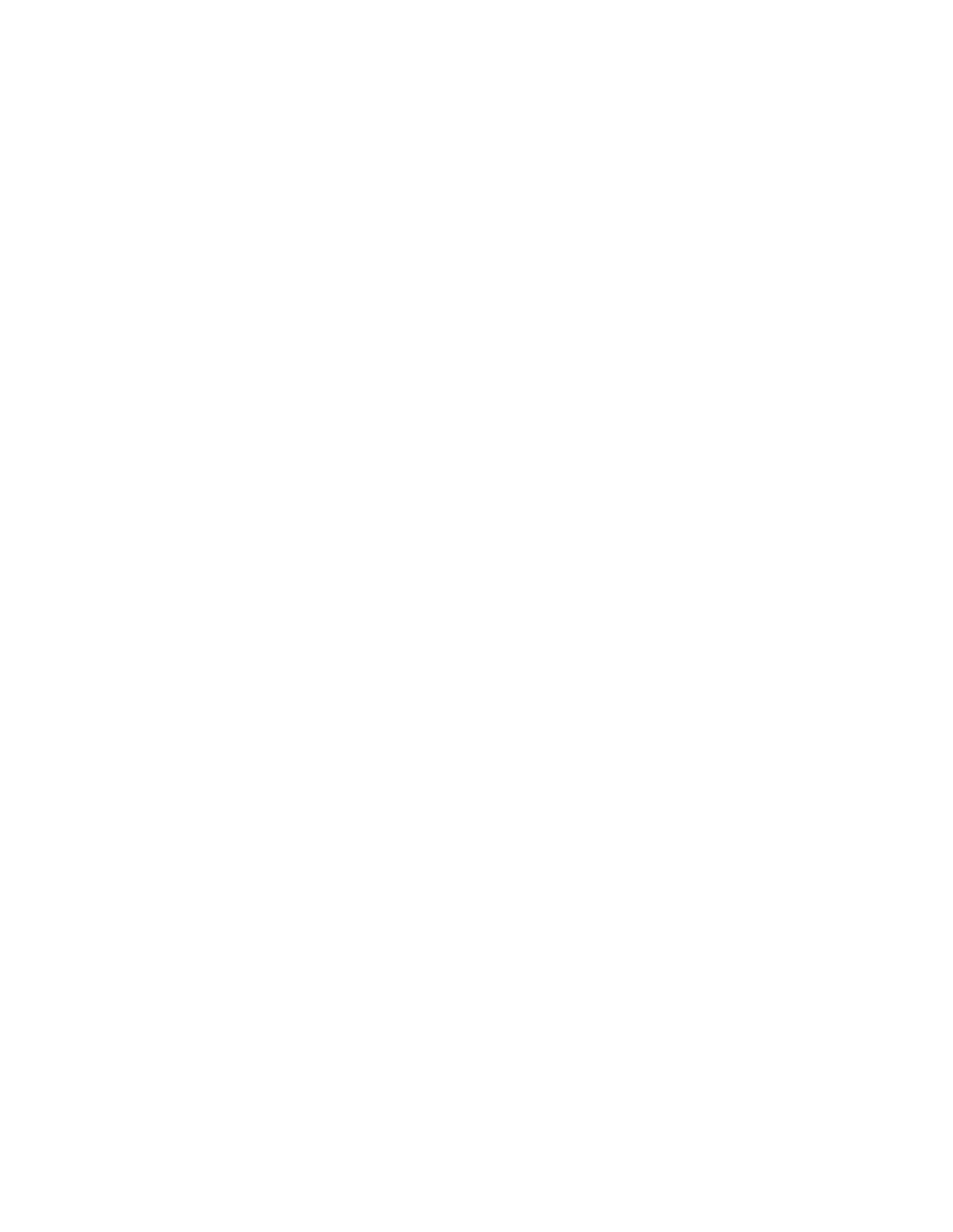# Tmax molded case circuit-breakers Dimensions T5 series

### Overall dimensions T5



- **1** Overall dimensions with cabled accessories mounted (SOR-C, UVR-C, RC222)
- **2** Overall dimensions with cabled auxiliary contacts mounted (only 3Q 1SY)

Drilling template for support sheet